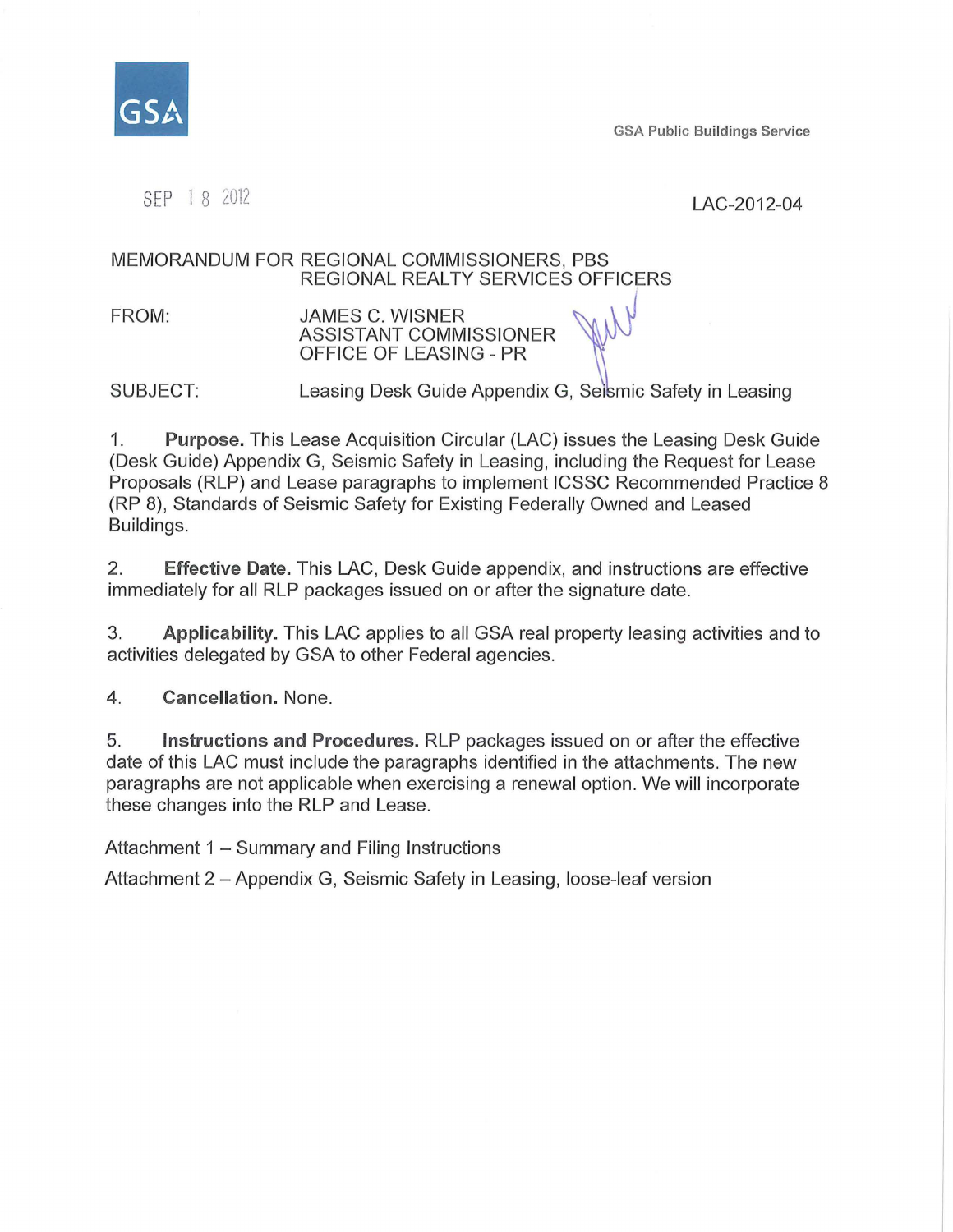## **LAC-2012-04 SUMMARY AND FILING INSTRUCTIONS**

This Lease Acquisition Circular issues the following appendix:

### **Desk Guide Appendix G, Seismic Safety in Leasing**

In December 2011, the Interagency Committee on Seismic Safety in Construction (ICSSC) replaced the previous standards with Recommended Practice 8 (RP 8). This LAC establishes an LDG appendix, including RLP and Lease paragraphs and seismic offer forms to implement RP 8.

#### **LOG Filing Instructions**

| Part                                  | <b>Remove Pages</b> | <b>Insert Pages</b> |
|---------------------------------------|---------------------|---------------------|
| Table of Contents                     | None                | TOC-i – TOC-ii      |
| Appendix G, Seismic Safety in Leasing | None                | $G-I - G-26$        |